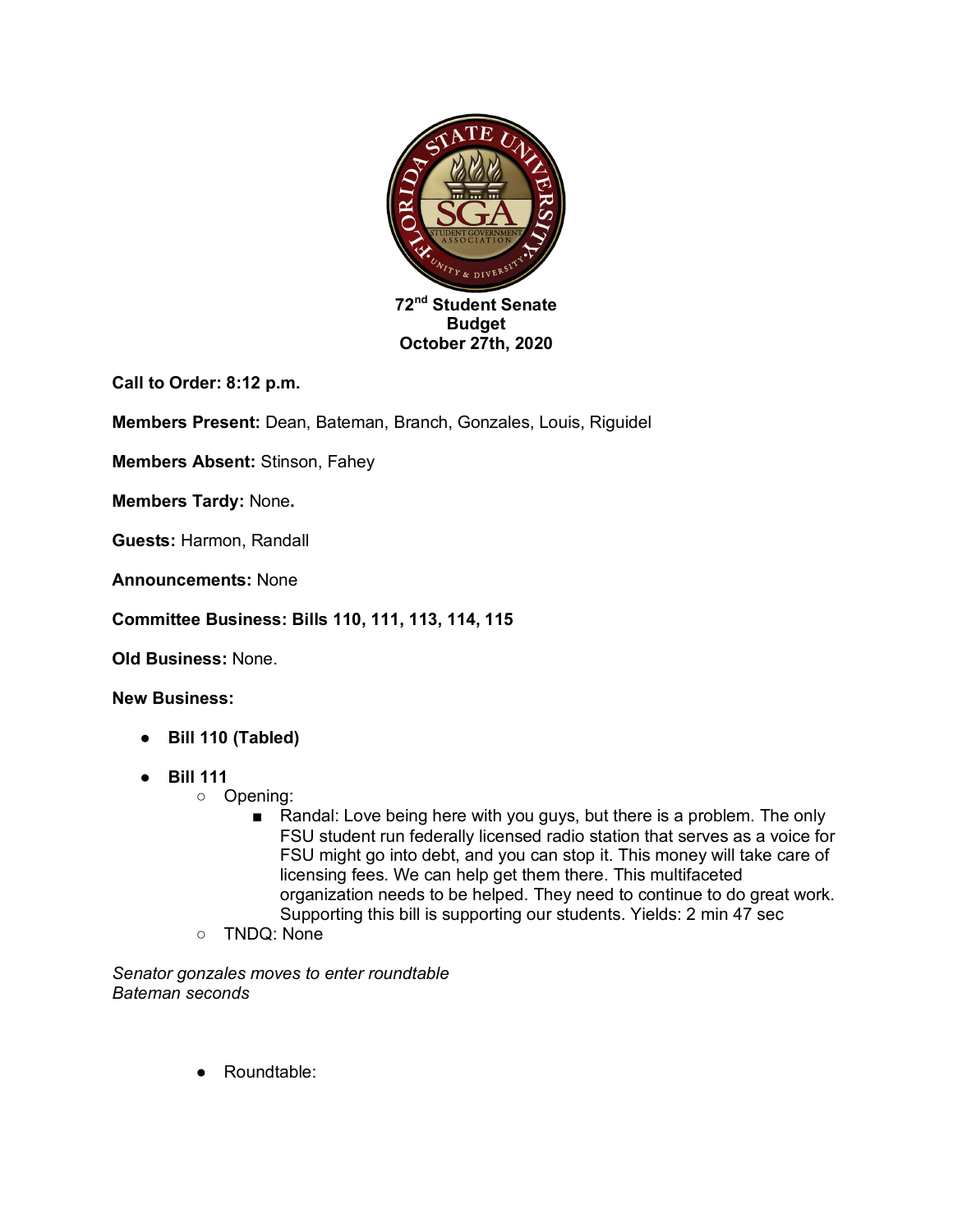- Bateman: debt issue, these are for licensing fees correct? If they didn't use this content then they wouldn't need to pay fees right?
- Randall: The alternative to this is just live music and really hustling music around tallahassee, so this is how they are able to play any music they want on the radio. Without this they can't broadcast.

*Bateman moves to call to question Gonzales seconds*

○ Closing: Thank you, I think this is a great bill and a great resource.

## **Vote (5-0-0)**

Y - Bateman, Branch, Gonzales, Louis, Riguidel  $N A -$ 

## **Bill 111 Passes**

- **Bill 113**
	- Opening:
		- Randall: Thank you, this legislation is a real labor of love. This came after conversations with the director of the victim advocate program. They offer some services: Referrals, counciling, academic advice, medical fees, medical tests, financial aid, course drops. Bridge to university resources, and the difference between them and the counseling center, a real person will answer and even come to you, and make sure you get the help that you need. No other program like this at FSU exists. They also help pay for students' needs for outreach. They need money to help the student body, and you can change that.
	- TNDQ: None

*Bateman moves to enter roundtable Rigaduel seconds*

- Roundtable:
	- Bateman: Brochures and posters: does not student publications do that for them?
	- Randall: no, they can't go through student publications because of their RSO status. In theory they could, but student pubs dont accept requests from outside sga or Rsos. Prob not a way of it happening. It's gotta be now/soon because they are freshmen here now, it is very urgent, especially for when fsu opens back up soon.
	- Rigaduel: Brochures sent out in dorms?
	- Randall: There are people on campus now who need resources now, so it's got to get done including the dorms.
- Batemen: Promotional items? Is that expense necessary?
- Randall: These items help, for things like stress balls and items to fidget and write with for affected students. It gets the message out and helps people to remind them of it. Journaling and writing down experiences is essential even though they may seem like a not necessary expense.